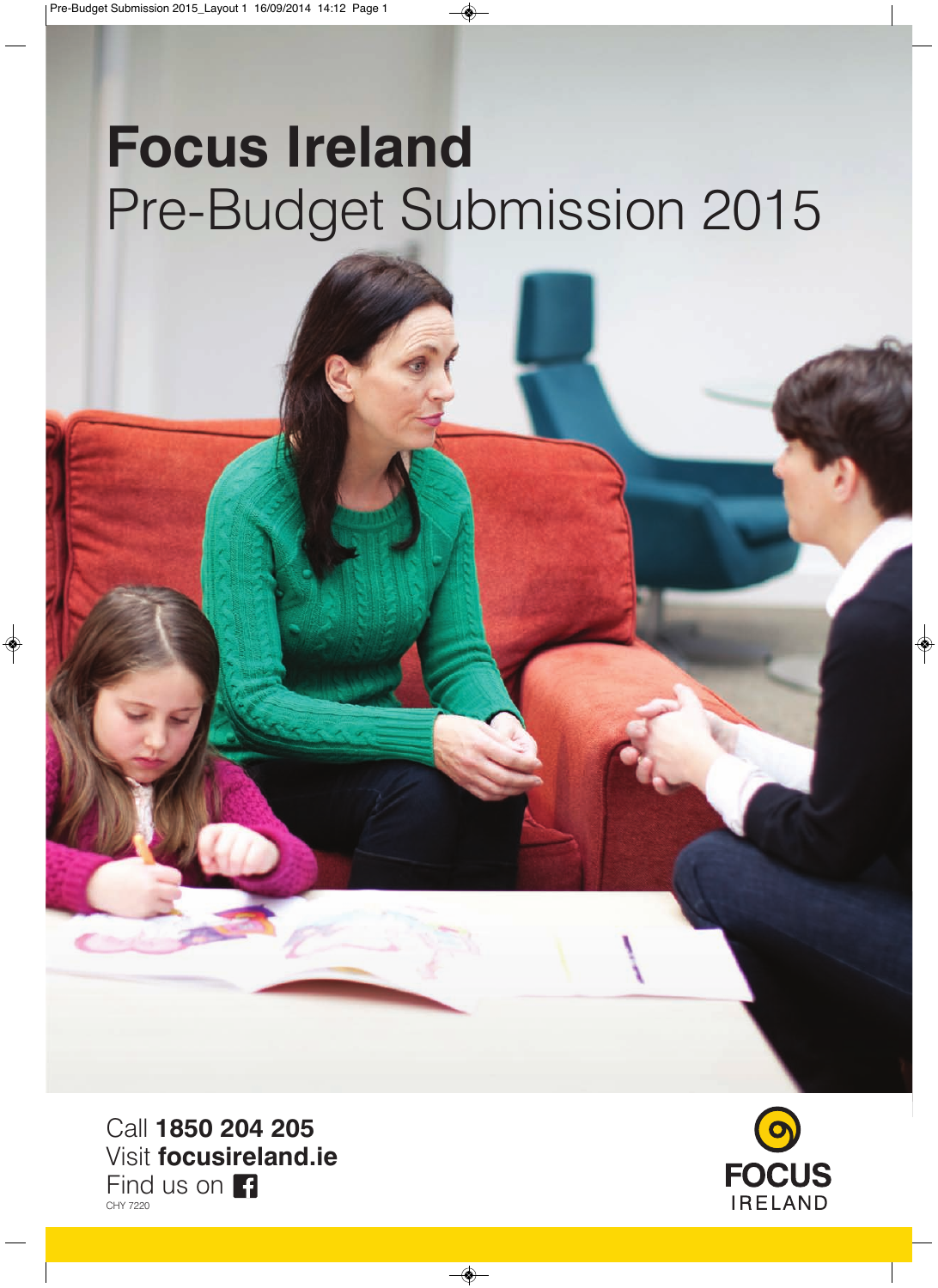**Last year we saw the number of people who were homeless or at risk of losing their homes seeking support rise 25% from 8,000 to over 10,000.**

### Pre-Budget Submission 2015 **Introduction**

**Focus Ireland is one of Ireland's leading charities providing quality services, support and housing to people who are homeless – or at risk of losing their home.**

Last year we saw the number of people who were homeless or at risk of losing their homes seeking support from Focus Ireland rise 25% from 8,000 to over 10,000. Focus Ireland responded directly to this growing need by expanding our key Advice & Information services across the country to help prevent many families and people from losing their homes.

Ireland is now working towards recovery but the harsh impact of years of budgetary cut-backs (including the social welfare cuts for young people, reductions in rent supplement and cuts to Child

Benefit) is still devouring the financial and emotional reserves of those most vulnerable in our society.

Even as some households are seeing the benefits of economic recovery, an increasing number of people are facing homelessness. In particular more families are at risk of losing their homes than ever before. Many of the families coming to our services had been struggling to stay above the waterline for months and even years before the escalating cost of accommodation meant they could no longer protect themselves and their children.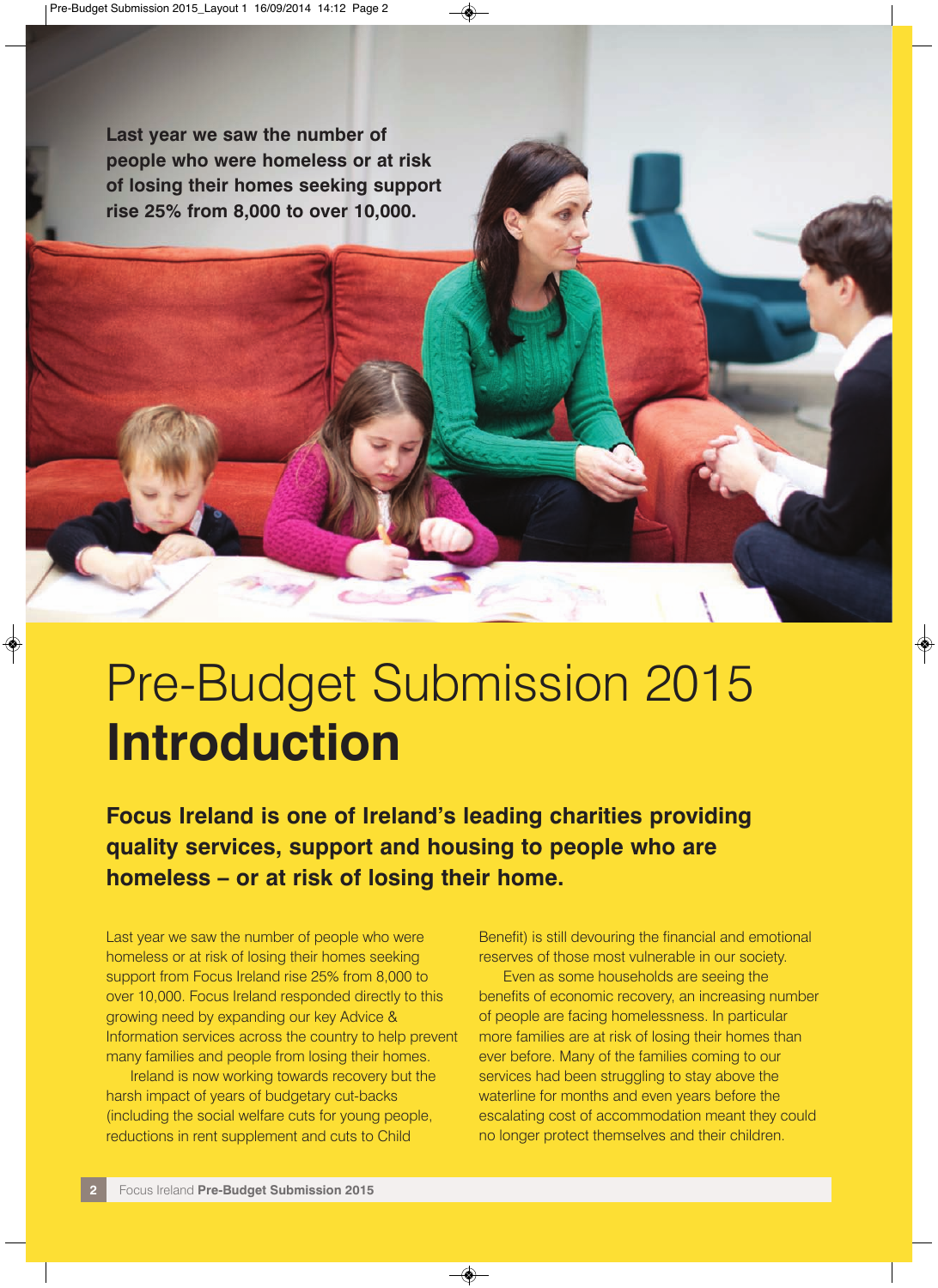#### **Ireland has reached the limits of austerity**

The rising demand our services saw in 2013 has continued into this year. Focus Ireland has already supported 8,000 people up to the end of June this year. Every day families who have lost their home come to our services and in many cases the best staff can do is get them into a B&B or hotel room due to the lack of available emergency accommodation – so at least they do not have to sleep on the street. Many of these families will remain in this unsuitable accommodation for long periods, with the inevitable damage to the education and well-being of the children. This situation is not acceptable.

The government has announced that we have reached the limits of austerity – as a witness to the growing crisis of family homelessness, Focus Ireland believes we have gone well beyond the limit.

Historically, families who experienced homelessness in Ireland also faced a range of social and medical problems – such as mental health issues, addiction issues, etc. This picture has radically changed over the last two years. This is clearly seen in the rising number of families becoming homeless where there has been no previous experience of homelessness. At the start of 2013, about 60% has some previous experience of homelessness (suggesting social as well as housing issues needed to be addressed), while currently virtually 100% of presenting families have never experienced homelessness before. And, no doubt, never believed it could happen to them.

This growing crisis has not gone unnoticed and a number of responses have been put in place by the Dublin Regional Homeless Executive (DRHE) and the Department of Environment. The problem is that they are insufficient given the scale of the problem.

Focus Ireland also acknowledges that there has been good work at a policy level in recent years

putting in place a Housing Led approach to tackling homelessness, and a target of ending long-term homelessness by 2016. This agreed strategy to tackle homelessness is to reduce the level of homeless emergency services and transfer resources to help people to secure a home and settle in the community.

However, the benefits of this work is not being realised because the mechanisms in place are not delivering homes. There are still up to 5,000 people who are homeless while just fewer than 90,000 households are on housing waiting lists nationwide. Unless action is taken immediately and the actions set out in the Homelessness Implementation Plan are delivered on, the Government will fail to meet its target to end long-term homelessness by the end of 2016.

Focus Ireland believes that Budget 2015 must start a process of reform which will implement policies and deliver services to prevent people from losing their home and to help others find a route out of homelessness. Our proposals to help achieve this are outlined in this submission.

We have focused in detail in our first proposal on the situation in the private rented sector, because this is where the immediate crisis is being experienced. The Homeless Implementation Plan correctly focuses on better utilisation of public housing for people moving out of homelessness, but unless we can simultaneously halt the growing number of families losing their accommodation in the private rented sector, the number of households becoming homeless will swamp all our efforts.

These proposals, if implemented have, we believe, the potential to provide effective and immediate solutions for individuals and families who are homeless. It could also provide incentives to landlords/ receivers to bring vacant properties into the market.



**Figure 1: Families with no previous experience of homelessness (%)**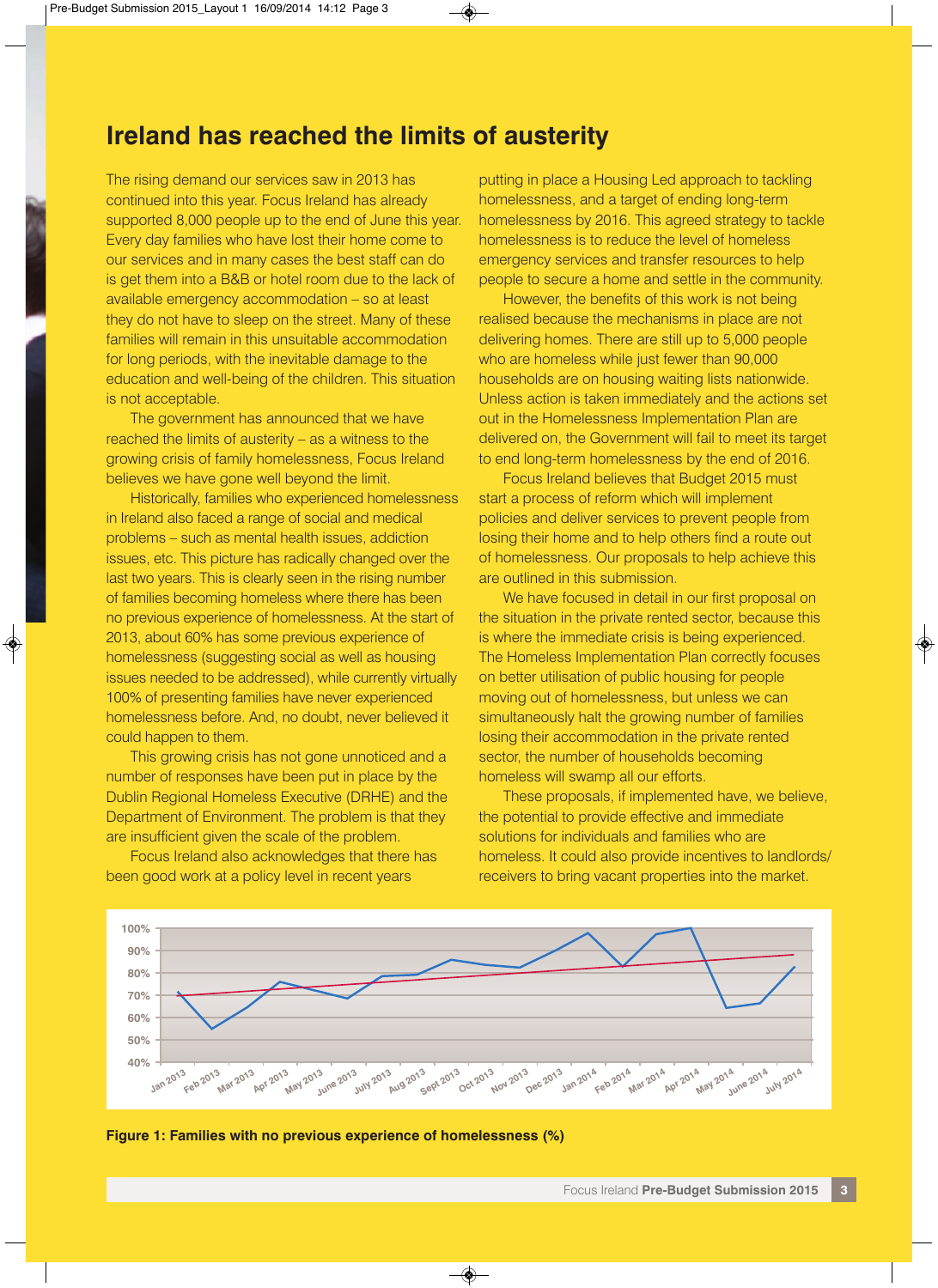### **1** Increasing the supply of housing

The current shortage of affordable housing for families and individuals, particularly in urban areas, is driving the current increase in homelessness, and also making it increasingly difficult for people to exit homelessness. The response to this crisis requires a range of actions to be initiated urgently. While the underlying problems require actions with medium to long-term outcomes, we also require instant, crisis measures, to tackle the immediate problems. The measures required involve both the private sector (private rented and private construction and development) and public sector (public housing, rent regulation and control).

### **1.1 Immediate actions in the Private Rental Sector**

 $\mathcal{L} \rightarrow \mathcal{L} \rightarrow \mathcal{L}$  , where  $\mathcal{L} \rightarrow \mathcal{L}$  is the set of the set of the set of the set of the set of the set of the set of the set of the set of the set of the set of the set of the set of the set of the set of the

The current crisis of family homelessness is to a large extent caused by underlying problems in the private rented sector. After over a decade of rapid expansion, in which it emerged as a substantial provider of homes for Irish households, the private rented sector is currently contracting substantially. This contraction is largely occurring because landlords are deciding to withdraw from the market and sell up. Focus Ireland experience suggests that it is both professional landlords (with a number of properties) and 'investment' landlords (with one or two properties) which are selling up.

Just as the growth in the private rented sector was supported by the prevailing tax regime, the contraction of the sector is driven by tax changes. In particular, the decision in the emergency budget of 2009 to limit the tax relief that landlords could be set against rental income to 75% of interest means that many landlords with high borrowings are no longer viable. The result is that many private and professional landlords are putting their property up for sale. The decision by a landlord to sell their property is one of the legitimate

circumstances in which sitting tenants can be evicted, and this is one of the primary causes of homelessness in Dublin families.

These properties are then being purchased by owner occupiers – and so are no longer available in the rental sector. A similar process is occurring where lending institutions are repossessing buy-to-let homes where the landlord has been unable to keep up repayments. Sherry Fitzgerald reported that in the opening three months of 2014, 30% of vendors were selling 'investment properties' <sup>1</sup>.

This contraction is likely to speed up in the next year as other forms of investment tax-breaks which have sheltered landlords from the worst effects of the 75% restriction expire. Furthermore, the extent to which these units are recycled back into the rental market will be reduced as the number of cash investors declines as a result of the 7 year Capital Gains Tax exemption expiring at the end of 2014. The contraction of the private rented sector has further consequences in rising rents and greater reluctance of landlords to take on Rent Supplement tenants.

<sup>1</sup> http://www.sherryfitz.ie/ABOUTUS/NewsItem.aspx?id=630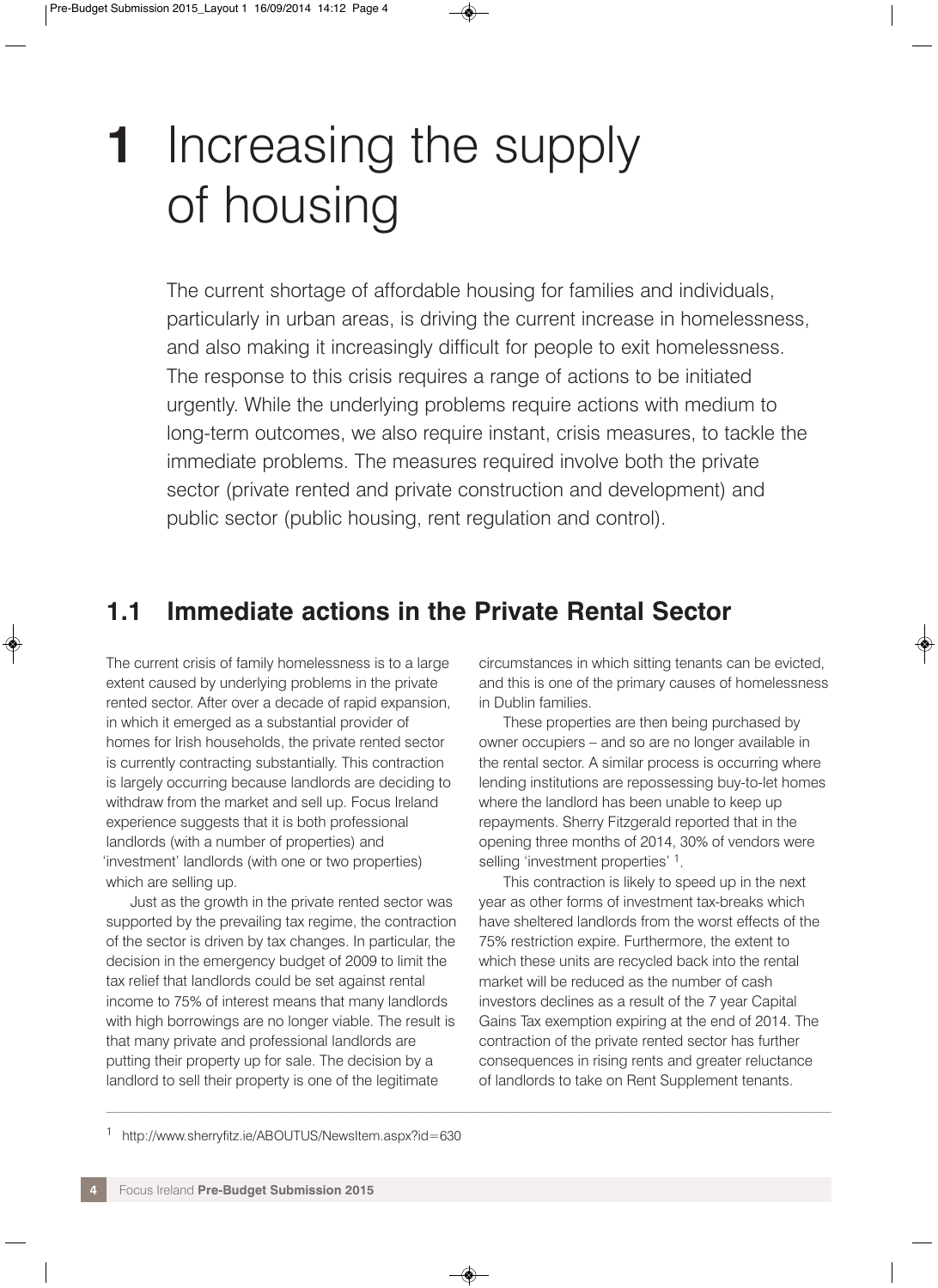The contradictions in current policy are evident when, in the middle of a housing crisis, investors enjoy more favourable tax treatment if they invest in commercial property to rent than if they decide to invest in homes to rent.

In the immediate future, in the absence of any countervailing measures, the crisis in the rental sector is only going to get worse – with consequent impacts on rising homelessness among families.

Focus Ireland recognises that the process of rental homes coming on the market can represent a very welcome opportunity for people which now have an opportunity to purchase their own home. However, in the current extreme housing conditions which we are experiencing – and are likely to experience for the next couple of years – this is a

process in which hard-pressed families are being set against highly vulnerable families. The tax regime favours the interests of the hard-pressed families, while social services pick up the costs of housing the vulnerable. Focus Ireland welcomes the range of reports which the Government has commissioned on the Private Rented Sector and hopes these will be discussed over the coming twelve months resulting in a coherent and long-term strategy for the private rented sector – including appropriate taxation of profits, quality standards and rent certainty for all parties. However, while we are waiting for this and waiting for the delivery of new homes, immediate measures need to be taken to prevent dramatic contraction of the private rented sector with serious social consequences.

**PROPOSAL** PROPOSAL

**Government should consider increasing the tax relief allowed to landlord from the current 75% of interest, this could be off-set by a small levy on all landlord profits, so shifting the taxation burden from investment landlords to all landlords.**

This measure should be seen as a short-term measure (over two years) while the Government is considering the recommendations of a number of reports it has commissioned on the private rented sector. It is explicitly a measure to address

the current emerging crisis of homelessness caused by landlords withdrawing from this sector. It can be balanced with other measures concerning rent regulation and non-discrimination discussed later.

### **PROPOSAL** PROPOSAI

#### **Develop tax treatments that would create a 'social dividend' for landlord and companies that make their accommodation available specifically to help end long-term homelessness.**

Focus Ireland – with many others – has long argued that there needs to be significant increases in the provision of homes if we are to end homelessness. The Homeless Oversight Group appointed by the Minister in their recent report argued that: the goal of ending long term homelessness and the need to sleep rough by 2016 can be achieved if:

"a policy on social housing in a broad sense (i.e. including provision of rent supports for tenants in the private rented sector) fully accepts the 2016 objectives and goes further to meet them than it does at present;"

It is clear to all that there will have to be a significant increase in the provision of housing if there is to be any hope at all of achieving the Government's target of ending long-term homelessness by the end of 2016. In the medium and long term we have to increase the number of homes available from local authorities and approved housing bodies. We will outline the response to the medium and long term later in this submission.

However, in the short-term more accommodation has to be secured from the private rented sector for people who are experiencing homelessness as any capital investment building programme will require at least 18 months before new homes become available.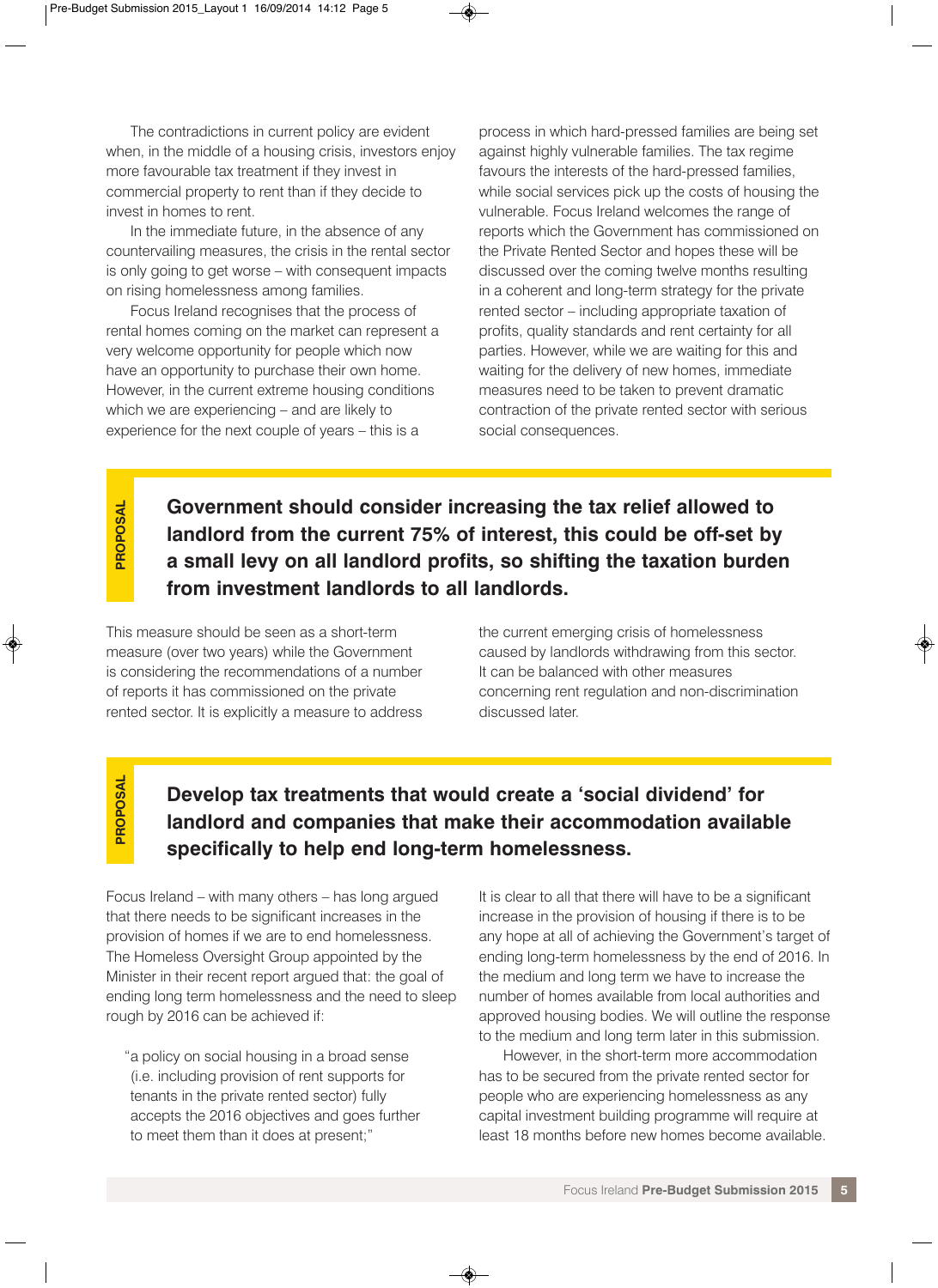Focus Ireland believe that a favorable tax treatment or 'social dividend' for those property owners willing to make their homes available to help address homelessness is more than justified as increasing access to the private rented market is the only immediate solution available.

There is also great social and economic benefit to ending long-term homelessness. In the initial stage, Focus Ireland is proposing a tax treatment with a defined period of admission of 24 months for an identified population of less than 4,000 households.

Factors that have influenced the development of these proposals include:

- **>** Reluctance on the part of landlords to accept rent supplement.
- **>** Rent supplement rates are not in line with market rates and do not keep pace with them.
- **>** There is a significant lack of supply of rental accommodation available.
- (i) Capital Gains Tax (CGT) A property let to 'qualifying individuals'2 would be exempt from CGT for any gains attributable to the period it is let to such an individual.
- (ii) Capital Acquisitions Tax (CAT) A property let to a 'qualifying individuals' for 3 years or more can be exempt from CAT, with a claw back clause that it has to be available to let for 3 years after it has been gifted or inherited.
- (iii) Earned Income for Companies For companies rent received from 'qualifying individuals' to be treated as trading income at 12.5% rather than passive income (typically 40% where the close company surcharge applies).

One of the phenomena of the crisis has been that many creditors that have taken hold of residential property have removed any sitting tenants as they do not wish to be landlords. A restructuring of the tax treatment of income for property for business in this way would serve as a 'social dividend' for companies and could increase the stock of housing available for rent.

#### **1.2 Capital investment in construction of new housing**

PROPOSAL **PROPOSAL**

**Increase the capital budget for social housing through a multi-annual commitment (starting with** €**500 million in Budget 2015), channeled through direct finance utilisation of the Housing Finance Agency and development of a housing special purpose vehicle (SPV).**

Since very early in the economic crisis, Focus Ireland has warned of a growing housing shortage in Dublin. Since 2008 we have consistently called on the Government to make a timely response to this and to increase the capital budget for social housing from its all-time low. Last year's budget resulted in provision for the build of only 185 new units over 2013/2014 under the social housing investment programme.

Focus Ireland recognise and welcome the recent report from NESC and the Department of Environment's preparation of a Social Housing Strategy (to be finalised at the end of 2014).

These documents must herald a sea-change in the approach which has dominated social housing provision for the last number of years.

The current approach to investment in social housing is based on an understanding that existing housing stock (mainly privately held) could be secured by the state, through leasing, for social housing purposes. However, significant increases in demand for rental accommodation, and the exit of many landlords from the sector, have resulted in this stock being no longer accessible or available to meet social housing need. The NESC report in particular has drawn attention to the extent to which reliance on

<sup>—————————————————————————————————————————————————————</sup> <sup>2</sup> Qualifying Individuals would be those individuals who have been identified by the relevant housing authority as homeless.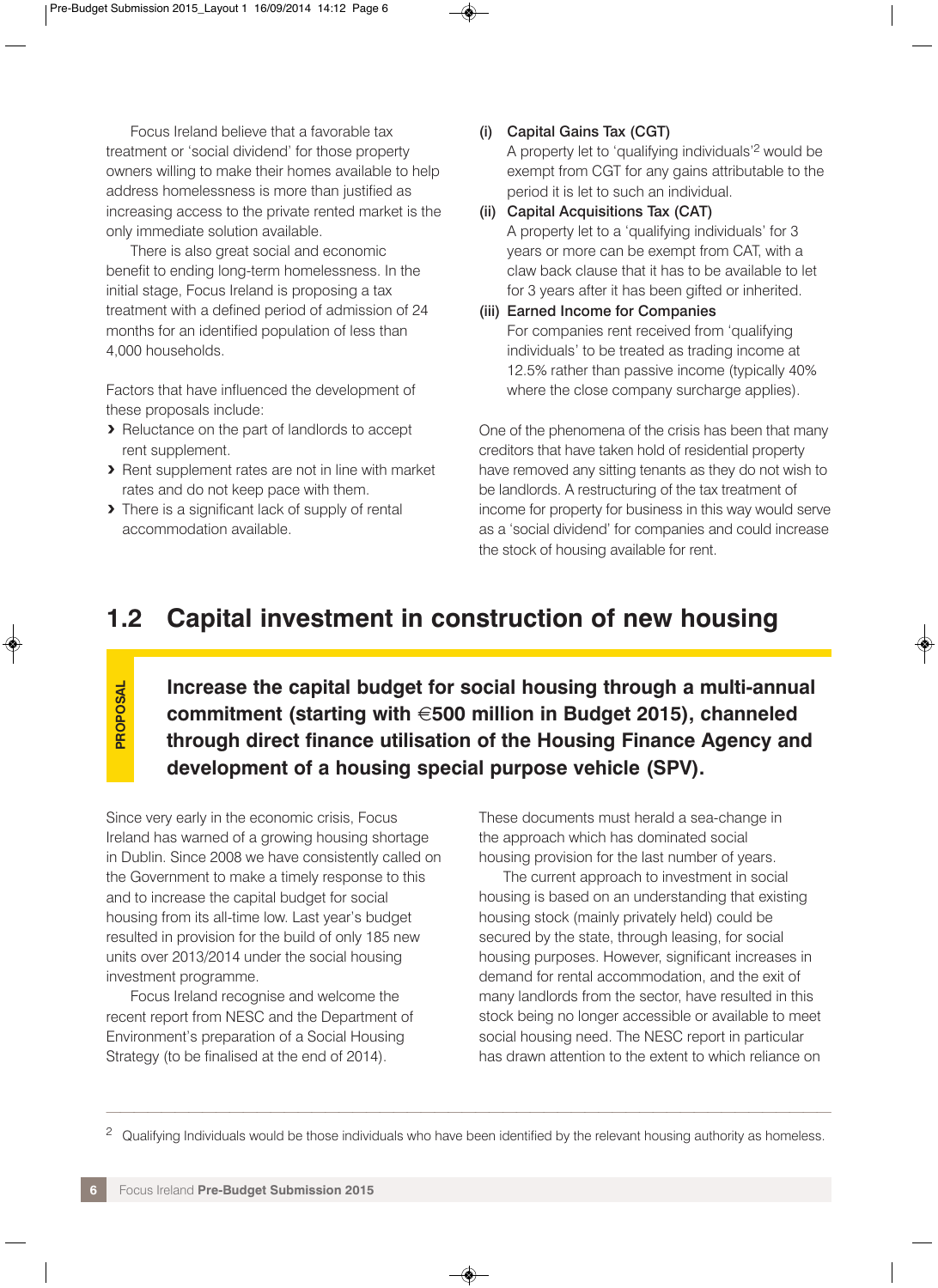this approach makes the tax-payer vulnerable to increases in market rents.

The Construction 2020 Strategy confirms the Government's commitment to prioritise the delivery of good quality social housing including the return to mainstream local authority housing construction.

Focus Ireland recognises that given the scale of the social housing crisis, the extent of the financial constraints on the government and the level of public debt that a return to exclusive provision of social housing through Local Authorities is not viable.

We believe that – given the scale of the task ahead of us, and the need to build inclusive and vibrant communities – a range of actors are needed to supply social and public housing. The role of Government is (i) to provide a clear and sustainable framework for financing and delivering social housing (ii) making a substantial capital contribution to this process through a mechanism which is consistent with our Government borrowing commitments.

This can be augmented by ensuring that approved housing bodies have access to capital through the Housing Finance Agency and an arm's length social housing SPV that would allow local authorities to undertake an ambitions building of social housing without putting the cost to the national debt figure. We also envisage a role for private investment capital in the provision of purpose built social housing with long-term certainty (for both the State and the investors) on rental/lease arrangements.

Focus Ireland has made more detailed submissions in relation to how the provision of social housing should be restructured, and will be making further submissions to the Department of Environment Social Housing Statement. Many such proposals are not budgetary in nature, and the central message of this recommendation is that, in order for any of the Government deliberations on this issue to be meaningful, the 2015 Budget must ensure that resources are available.

### **2** Social Protection

#### **2.1 Rent Supplement**

PROPOSAL **PROPOSAL**

**Instigate annual reviews of rent supplement rates. Immediately review current rates, set in line with market average rates and introduce the change on Budget day.**

Focus Ireland have called on the Department of Social Protection to review the rent limits set in June 2013 to take account of the increased rents nationally. There has been a massive increase in the numbers of people and families presenting as homeless due to their inability to meet the financial demands of their tenancy agreement. For many, particularly in urban areas, the level of income support currently provided through the Department of Social Protection for accommodation is not sufficient.

This has been recognised by the Department with the development of a protocol in Dublin to encourage

deciding officers (formerly Community welfare officers) to use the discretion available to them to prevent families becoming homeless. While Focus Ireland has long argued for the use of such discretion to support families and individuals to retain their homes, or to move out of homelessness given the scale of the crisis evidenced in figure 2 (showing the number of families presenting having lost their home and become homeless in Dublin) we have real concerns about the capacity of such a 'case-by-case' approach to deal with the systematic problem of Rent Supplement levels being below actual rents.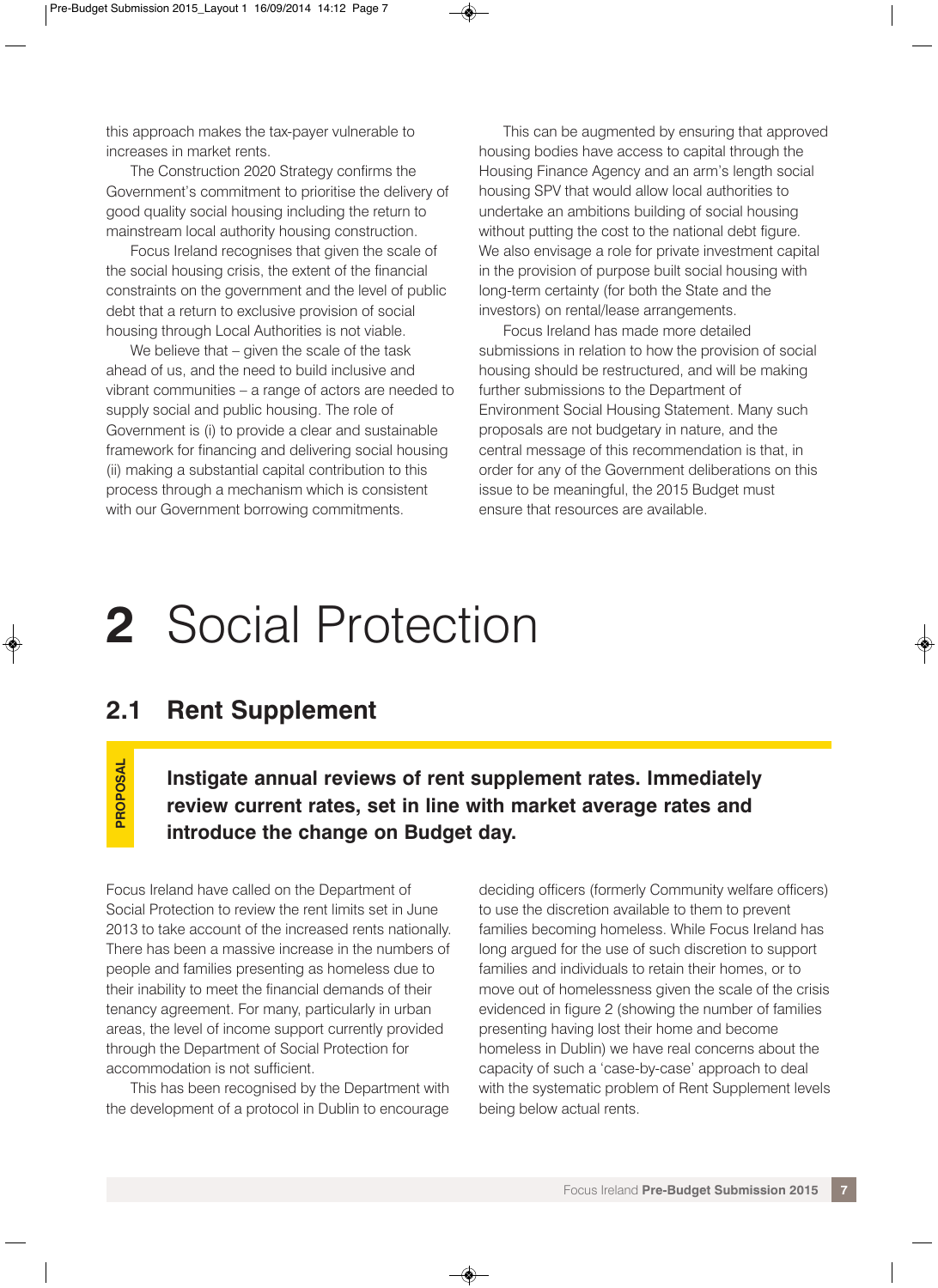





The Department of Social Protection argues that increases in Rent Supplement levels will simply be swallowed up in rent increases. However, the evidence suggest that other factors (taxation issues addressed above, limited opportunities for prospective owneroccupiers and demographic factors) are the primary drivers of rising rent, and that Rent Supplement simply failing to keep up. In 2009 the Department cut the rate of rent supplement by 8% unilaterally as, they argued, the rent supplement exceeded market rent. However, rental data from DAFT and the PRTB reflect no resulting reduction in the levels. In any case the risk of such an increase pushing rents further could be offset through strengthening the existing measures in place to regulate rent levels.

In the current review of Rent Supplement levels, the Minister has decided that the rent levels available to people on Rent Supplement will be set on the cost of the bottom 35% of the market.

It is important to acknowledge that the Department has a role in balancing the public good with the needs of the individual family, and there is a fair case to be made in ensuring that tax payers do not end up covering the cost of extravagant accommodation. However, since people on low wages and students are also seeking low cost accommodation, 35% of the rental market simply cannot provide enough homes for all the people on Rent Supplement. As a result, as we see month on month, people enter into unsustainable and illicit contracts for accommodation which is above this threshold in a desperate attempt to keep a roof over their or their family's heads.

Consequently, the illicit practice in which tenants in receipt of rent supplement pay additional 'top-ups' to their landlord is now ubiquitous, forcing households into arrears and debt. Evidence from Focus Ireland services demonstrates that this practice is particularly prevalent in towns which are highly influenced by Dublin rents but where the maximum rent payment has been set for their rural hinterlands.

This fundamental flaw in the methodology of the review, as set out by the Minister, will ensure that, even before we enter into discussion on rent levels and top-ups, many families and individuals will continue to be unable to provide themselves with a sustainable home in the private rented sector and will be forced to avail of unsuitable emergency accommodation. This is at complete variance with the State's constitutional obligations to protect families from unjust attack.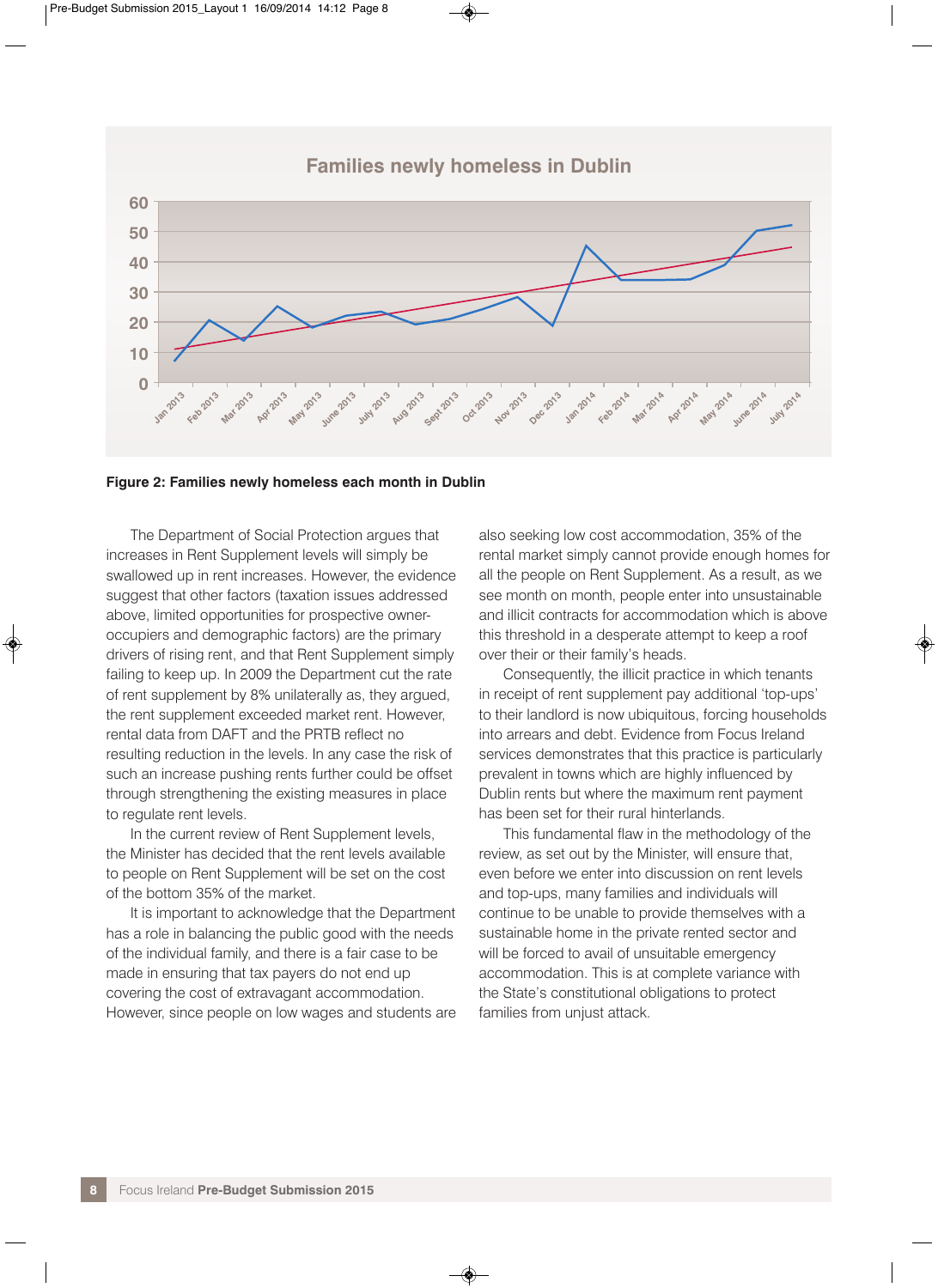### **2.2 Protection for Individuals aged 25 and under**

**Provide an exemption from the reduced rate for under 26's who are experiencing homelessness, in line with the exemption for those leaving care.**

The basic social welfare rate was cut for those under the age of 26 over the last number of budgets. While there are exemptions to this reduced rate for some categories of people (such as those leaving State care, which is discussed further below) the impact that the reductions are having on young people experiencing homelessness is very severe.

The policy objectives of these measures generally were to incentivise young people to take up training and employment. However, for homeless young people these opportunities are virtually impossible to realise given the chaotic and insecure nature of life without a home.

Young people, particularly those under the age of 25, who are using emergency accommodation or

who are sleeping rough simply cannot survive on the basic payment of  $\in$ 100 per week (given the cost of emergency accommodation which can be €50–€75 per week). €100 does not allow young people to look at options that would enable them to move on from homelessness as they are unable to afford any form of independent accommodation.

We are calling for an exemption to the reduced rates for all those under the age of 26 to be provided to those who have been assessed as having a social housing need by their local authority in addition to being assessed as being homeless. The social and economic cost of young people using emergency homeless services is much heavier than giving these young people the opportunity to lead an independent life.

#### **2.3 Rent Regulation**

PROPOSAL **PROPOSAL**

**PROPOSAL**

PROPOSAL

#### **Link allowable rent increases to consumer price index rather than market rent and extend Part 4 tenancies from 4 to 6 years.**

To date rent control attempts by the Department of Social Protection have been to restrict the resources available to rent supplement tenants – the result of this was to push households out of their homes or leave them with no alternative but to 'top up' their rent payment by bridging the gap between the rent supplement limit and the actual rent. This has left many families struggling to provide for other necessary basics. The Private Rental legislation already regulates rents by stating that rents can only be reviewed on an annual basis and that increases should be in line with market changes. Tenants can refer disagreements on such annual reviews to the Private Rental Tenancy Board (PRTB) for resolution.

Linking rents to the CPI would regulate rent and ensure a fair deal for landlord and tenant. It would also serve to provide some level of protection to those in receipt of rent supplement as it would protect against the 20% annual increases in rent that Focus and other service providers have seen tenants become victims to and, by extension, protect the exchequer from the same swings given that the private rental market is envisaged to play a greater role in social housing provision with the role out of the housing assistance payment (HAP). Extending Part 4 tenancies from 4–6 years would provide a greater level of tenancy security to those low income individuals and families who are eligible for social housing while they are waiting to move up the housing list.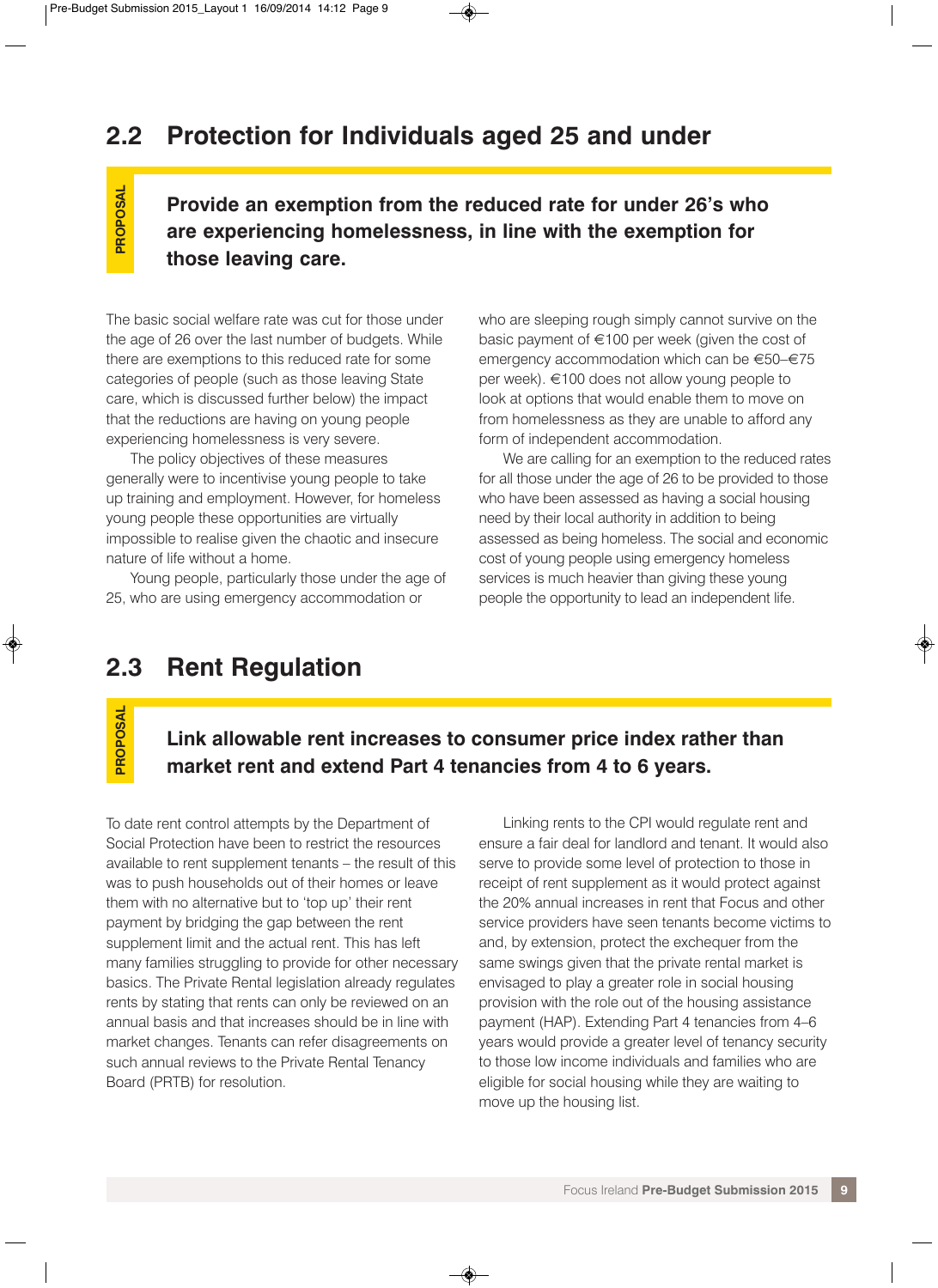### **2.4 Basic Social Welfare Rates**

#### **Increase social welfare rates in line with the Consumer Price Index.**

The major cause for the significant increase in the numbers of families accessing homeless services has been identified as being primarily economic. While the basic social welfare payment for those over the age of 25 has been protected since 2011 it was reduced in the two budgets that preceded it. The reasoning given at the time of the cuts to basic payment centered on the contention that the cost of living was declining.

**PROPOSAL**

PROPOSAL

However as demonstrated in figure 3 below, the cost of living has now risen beyond the point at which social protection rates had reached €204 and will continue to increase with the introduction of additional charges such as the water charges.

Furthermore, the Survey on Income and Living Conditions (SILC) data shows yearly increase in

consistent poverty rates since 2008 showing that if social welfare rates do not keep pace with inflation we see more individuals and families falling into consistent poverty. The long-term consequences of this are dire both for the individual and family concerned and more broadly for society. However, if an individual or family can access a payment that enables them to live above the poverty line they are more likely to be healthy, economically active and valued members of society.

To begin to reverse the trend of increasing poverty in the country Focus Ireland is calling for the basic rates of social protection to be increased above the annual rate of inflation (the CPI).



**Figure 3: CPI (excl. Housing) (Base Dec 2006=100) and Basic Rate of Social Protection**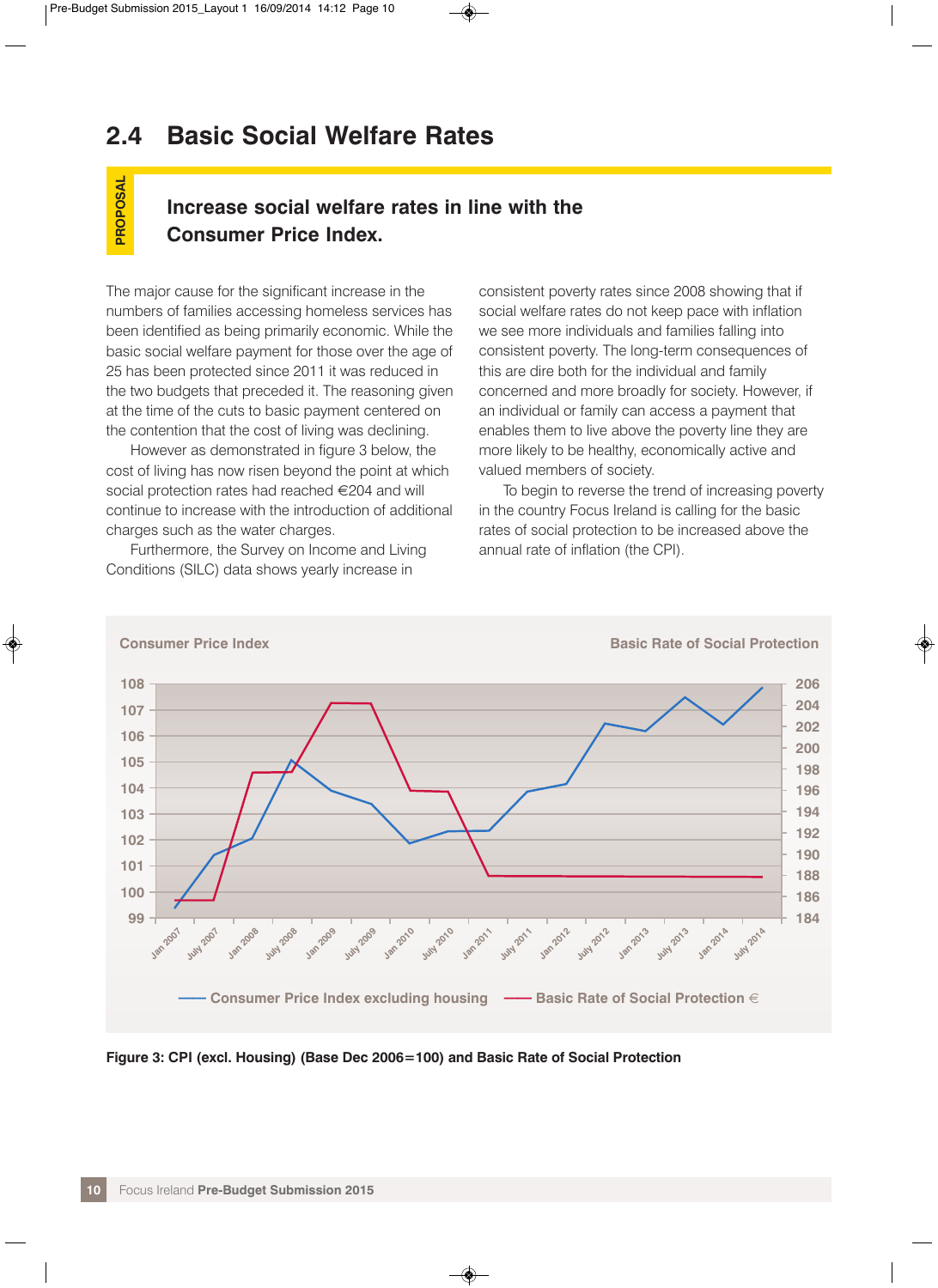PROPOSAL **PROPOSAL**

**Extend the proposed arrangements to compensate households in receipt of welfare payments for the cost of the Water Charges to include all those currently in receipt of Fuel Allowance.**

The introduction of charges for the provision of water and waste water removal from October 2014, with the first bills to arrive in January 2015, will introduce significant new costs for all households. These charges will account for approximately 2% of household income. For families which are already in debt and/or rent arrears the imposition of this new charge will push them deeper into poverty and closer to homelessness.

At present, the Government intends to compensate some welfare recipients for these new charges through an additional €100 payment to those in receipt of a household benefits package. While this proposal is welcome it provides no support at all to large numbers of households which are on the lowest

incomes – for instance the unemployed and lone parents will receive no support on this proposal.

In their analysis of the affordability of water charges the ESRI considered both the Household Benefit package and the Fuel allowance as a 'passport' for compensation for the cost of water charges. It was clear from this analysis that different groups would benefit from the two approaches. In the view of Focus Ireland, a strategy which is designed to alleviate the poverty impact of the new water charges would ensure that recipients of either payment would receive the €100 payment towards the cost of water.

It should be noted that in any case the proposed €100 compensation will only cover a proportion of the cost of water and leave them deeper in poverty.

### **3** Protecting Homeless Services

PROPOSAL **PROPOSAL**

#### **No cuts to the Department of Environment Section 10 budget and HSE social inclusion budget.**

The Implementation Plan on the State's Response to Homelessness, which was approved in May 2014, recognises that the achievement of the objective to end long term homelessness by 2016 will be 'particularly challenging' within existing resources. It is therefore vital that funding levels are increased to meet the objectives or, at the very least, are maintained at their current levels.

Homeless organisations throughout the country continue to report increased demand for both crisis and prevention services. In response to this challenge there has been a concerted efficiency drive over recent years. This has resulted in much higher utilisation of emergency beds. Meanwhile, staff costs have been cut through restructuring, wage cuts and freezes and also redundancies.

Homeless organisations have also pooled resources and several services are now delivered

through partnerships. For instance Focus Ireland partners with Merchant's Quay in the provision of Extended Day Services and with Peter McVerry Trust in the delivery of SLI (Support to Living Independently). For the last three years we have participated in a joint street outreach team led by Dublin Simon.

Funding for homeless organisations comes from three primary sources: the local authorities/ Department of Environment (DOE), the HSE and public fundraising. All three are under pressure. The Government's Homeless Oversight Group recommended that there should be no cuts to funding for homeless services in order to achieve the 2016 target. Focus Ireland supports this recommendation and argues that this position should hold until such as time as there has been a drop in the number of people who are homeless or at risk and in need of support.